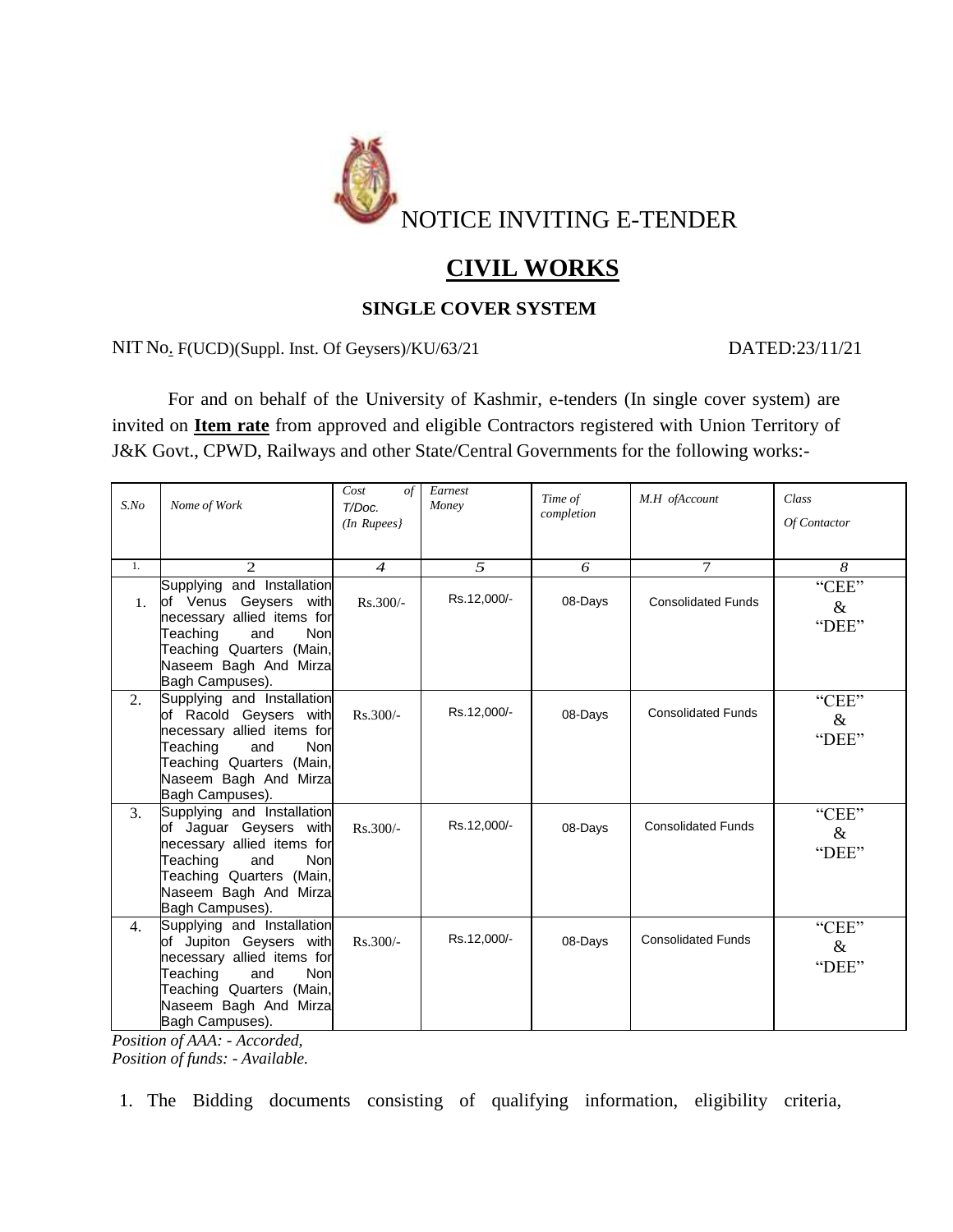specifications, Drawings, bill of quantities (B.O.O), Set of terms and conditions of contract and other details can be seen/downloaded from the departmental website [www.jktenders.gov.in](http://www.jktenders.gov.in/) as per schedule of dates given below·-

| Ī. | Date of Issue of Tender Notice                    | 23/11/2021                                                                |
|----|---------------------------------------------------|---------------------------------------------------------------------------|
| 2. | Period of downloading of bidding documents        | From 23/11/2021, to 30/11/2021, 6.00 P.M                                  |
| 3. | <b>Bid submission Start Date</b>                  | $23/11/-2021$                                                             |
| 4. | <b>Bid Submission End Date</b>                    | 30/11/2021 up to 6.00 P.M                                                 |
| 5. | Date & time of opening of Financial Bids (Online) | $01/12/2021$ In the office of Executive Engineer<br>University of Kashmir |

2. Bids must be accompanied with cost of Tender document (as mentioned above) in shape of e-Challan **which can be downloaded from** <http://egov.uok.edu.in/echallan> in terms of soft copies with the e-bid.

Note:- The Date e-Challan must be between the date of start of bid and Bid Submission End date. **Any deviation shall render the bidder as Non-responsive.**

- **3.** The date and time of opening of Financial Bids of a responsive bidder shall be notified on Website www.jktenders.gov.in and conveyed to the bidders automatically through an e-mail message on their e-mail address.
- 4. The bids for the work shall remain valid for a period of 120 days from the date of opening of **Technical bids.**
- **5. The earnest money shall be forfeited** lf:-
- a) Any bidder/ tenderer withdraws his bid/ tender during the period of bid validity or makes any modifications in the terms and conditions of the bid.
- b) *Failure* of *Successful bidder* to *furnish the required performance security within the specified time limit.*
- c) *Failure of Successful bidder to execute the agreement within 28 days after fixation of contract.*

#### **6(A). Instruction to bidders regarding e-tendering process**

- 6.1 Bidders are advised to download bid submission manual from the "Downloads" option as well as from "Bidders Manual Kit" on website [www.jktenders.gov.into](http://www.jktenders.gov.into/) acquaint bid submission process.
- 6.2 To participate in bidding process, bidders have to get 'Digital Signature Certificate {DSC)' as per information Technology Act-2000. Bidders can get digital certificate from any approved Vendor.
- 6.3 The bidders have to submit their bids online in electronic format with digital Signature. No bidwill be accepted in physical form.
- 6.4 Bids will be opened online as per time schedule mentioned in Para-1.
- 6.5 Bidders must ensure to upload scanned copy of all necessary documents with the bid. Besides, original documents related to the bid shall be submitted by L1 before issuance of Allotment in his favour.

## **6.6. Bidders must ensure to upload scanned copies of all necessary documents including, tender**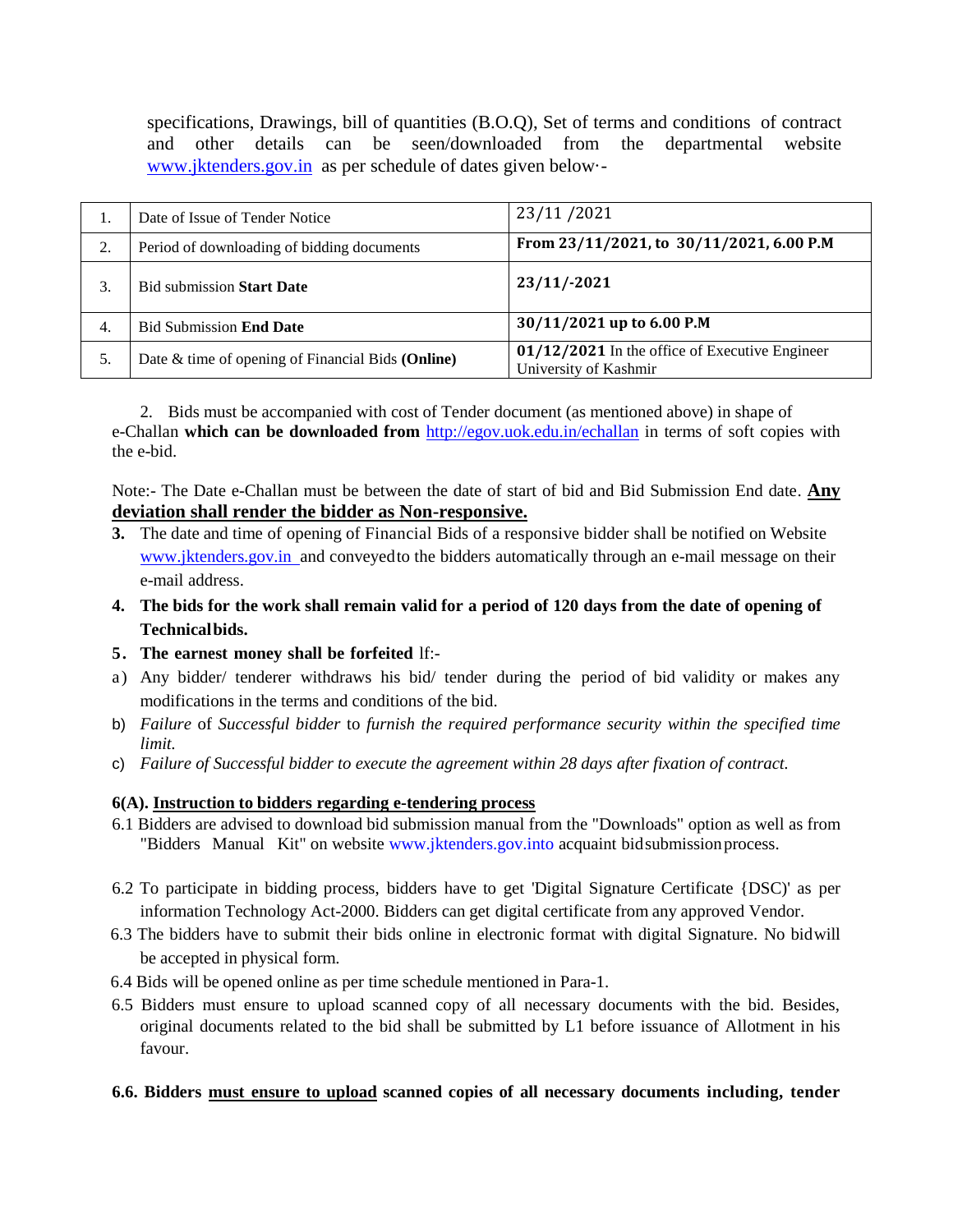**documents fee in terms of soft copies and all other documents required as per NIT with technical bid. No document (s) which has/have not been uploaded shall be entertained for technical evaluation in the form of hard copy. However in case of any clarification the bidders all have to produce original documents in support of soft copies if need arises.**

**Note:- Scan all the documents on 100 dpi with black and white option.**

- **6.6(a) Bidders should note that if the documents uploaded/submitted on the basis of which the contract has been awarded are found forged/fake/not genuine at any time, the contract shall be cancelled and the contractor/bidder shall be recommended for blacklisting and debarred from taking part in tendering in University of Kashmir/Other Departments for a period of one year in the first instance, besides the performance security deposited for the said work shall be forfeited.**
- 7. The department will not be responsible for delay in online submission due to any reasons.
- 8. **For item rate method** the unit rates and prices shall be quoted by the bidder entirely in Indian Rupees and the rates quoted shall be deemed to include price escalation and all taxes upto completion of the work. Deduction on account of taxes shall be made from the bills of the contractor on gross amount of the bill as per the rates prevailing at the time of recovery.
	- **10.** Bidders are advised not to make any change in BOQ (Bill of Quantities) contents. In no case they should attempt to create similar BOQ manually.
	- **11. Price escalation and Taxes**: No price escalation shall be permissible. The deduction on account of taxes shall be made for the bills of the contractor for the gross amount of the bill as per the rates prevailing at the time of recovery.
	- **12.** Bidders are advised to use **"My Documents**" area in their user on e-Tendering portal to store such documents as are required.
	- **13.** In case of CRF and any other specified project. The relevant guidelines standard bidding document shall be followed.
	- **14.** Instructions to Bidder (ITB)

**14.1** All bidders shall upload the following information and documents along with qualification criteria qualification information with their bids:-

- a) Copies of original documents defining constitution/ legal status, place of registration and principal place of Business
- b) Cell No .and Correspondence address & e-mail.
- c) Scanned copy of e-challan
- d) Scanned copy of Registration Card with latest renewal.
- e) Scanned copy of Valid GSTIN No. & PAN No.
- f) **Scanned Copy of GSTIN Registration and latest clearance certificate FORM GST-3B I.e. latest clearance certificate FORM GST-3B of the latest quarter/preceding Month to the Issue of NIT.**

#### **Illustrations:-**

For the NIT in August 2021, the bidder has to upload the latest clearance certificate FORM GST-3B of the latest quarter i.e. April-June/preceding month i.e. July 2021.

g) *All bidders shall upload Verification Certificate from concerned Chief Engineer /Superintending Engineer of Enlistment Registration Card*

14.2 The bidder at his own responsibility and risk should visit and examine the site of work and its surroundings before submission of bid.

14.3 Non attendance of pre-bid meeting will not be cause of disqualification of the bidder.

14.4 All documents relating to the bid shall be in the English Language.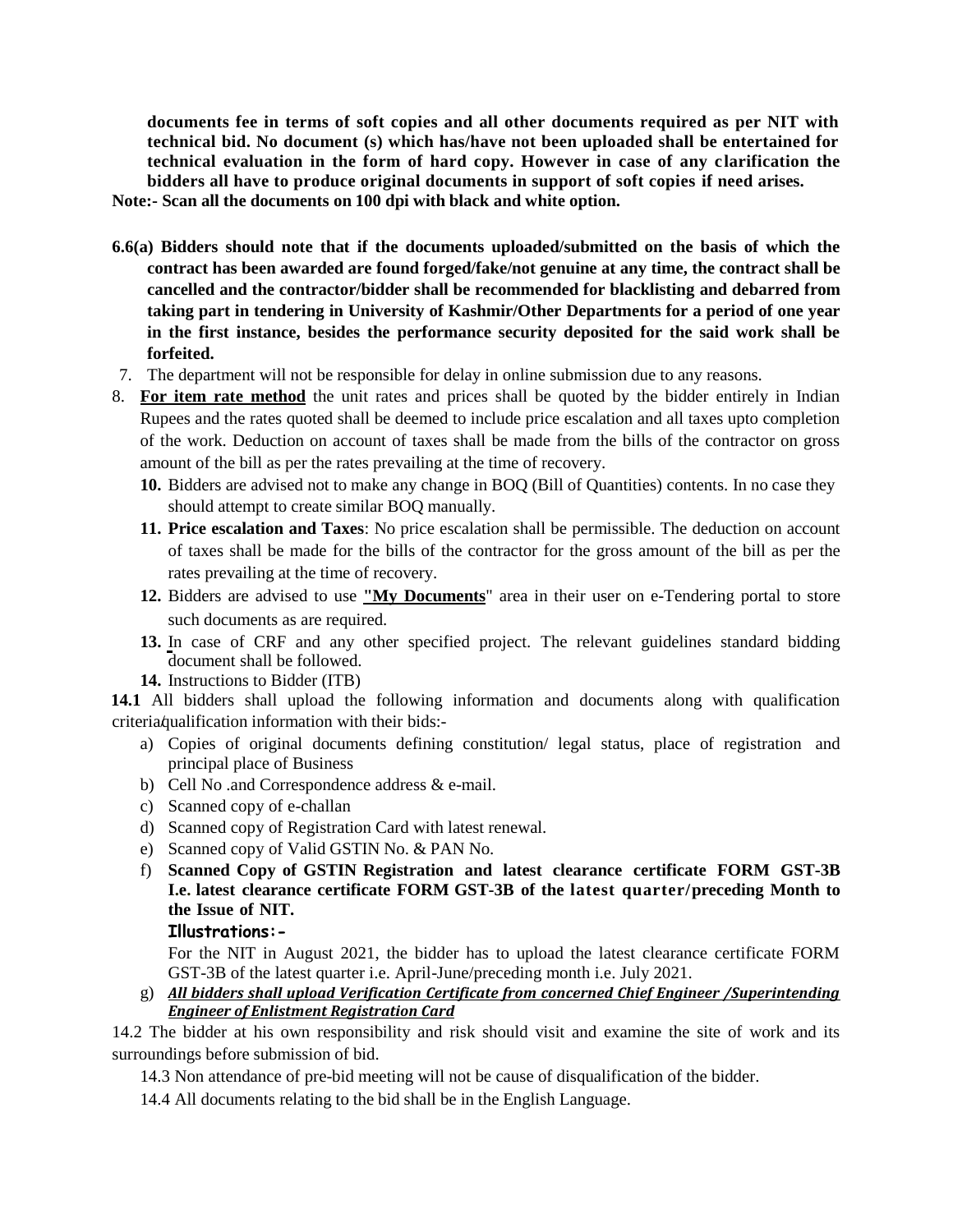#### **15. General Conditions of Contract: -**

15.1 The date of start of the work shall be reckoned within one week from the date of issuance of LOI/Contract allotment as the case may be.

**Penalty for delay in completion:** - ln case of delay in completion of work beyond stipulated period of completion, **penalty upto maximum of 10% of the contract shall be imposed**.

**15.2 Time extension:** -Suitable time extension shall be granted in case of increase in scope of work and in the event of delay beyond control of contractor to be determined by the department.

**15.3 Advance Payments:-**No mobilization advance/equipment advance shall be paid.

**15.4 Secured Advance:-**No secured advance is admissible.

**15.5 Schedule of Payment**:-The payment schedule shall be fixed after award of contract in favour of successful bidder, **on the basis of availability of funds** and value of work executed, shall be determined by the Engineer.

**15.6 Amendment of bidding document**:-Before the deadline for submission of bids the employer may modify the bidding documents by issuing Addendum.

**15.7(a) The tender receiving authority reserves the right to accept or reject any tender or all tenders without assigning any reason thereof.**

**15.7(b)The Employer reserves the right to accept or reject any bid and to cancel the bidding process and reject all bids, at any time prior to award of Contract, without thereby incurring any liability to the affected bidder or bidders or any obligations to inform the affected bidder or bidders of the grounds for the Employer's action.**

### **15.7(c) Unbalanced Bid:- (Not applicable at present as per the Government directions)**

- **16. Restoration of work:-** On completion of contract the contractor shall be responsible to remove allun-used material and restore all work in its original position at his own cost.
- **17. Traffic regulations:-**The contractor is bound to adhere to traffic regulations as is applicable from time to time and ensure arrangements of smooth regulation of traffic during execution of work.
- **18. Arbitration:-** The arbitration shall be conducted in accordance with the arbitration procedure stated in the J&K Conciliation and Arbitration Act No:-xxxv of 1997 issued vide SRO No:-403 vide Notification of J&K Govt., **"Law Department" 11th December-I997**.
- **19. Defect Liability period**:- The DLP shall be Calculated from date of certified completion of work and period shall be **06 months**. The defects noticed in the work during execution or D.L.P. shall be corrected by the Contractor within the length of time specified by the Engineer. If the contractor does not correct the defects pertaining to D.L.P. to the satisfaction of the Engineer within the time specified, the Engineer will assess the cost of having the defects corrected and contractor will pay this amount on correction of defects.

**20. The date of start of work shall be reckoned within 07 (seven) days from the date of issuance of allotment/ Letter of intent.** 

**21. In case the agency fails to execute the work, the performance security in the shape of CDR/FDR/BG and normal deposit shall be liable for forfeiture besides initiating other punitive actions against the defaulter without serving any notice.**

**ALL KEY CONSTRUCTION MATERIAL** shall have to be strictly as per prescribed specifications and approval of the Engineer In-charge.

#### **22. The Earnest Money shall be released after successful completion of DLP**

Failure on part of the contractor to fulfill his obligations of maintenance schedules shall result inforfeiture of the deposits held for this purpose as well as the CDR/FDR/BG for this work.

- **23. Safety:** The contractor shall be responsible for safety of all activities at site of work.
- **24. Discoveries**:- Anything of historical or other interest or of significant value unexpectedly discovered on the site shall be the property of the Govt.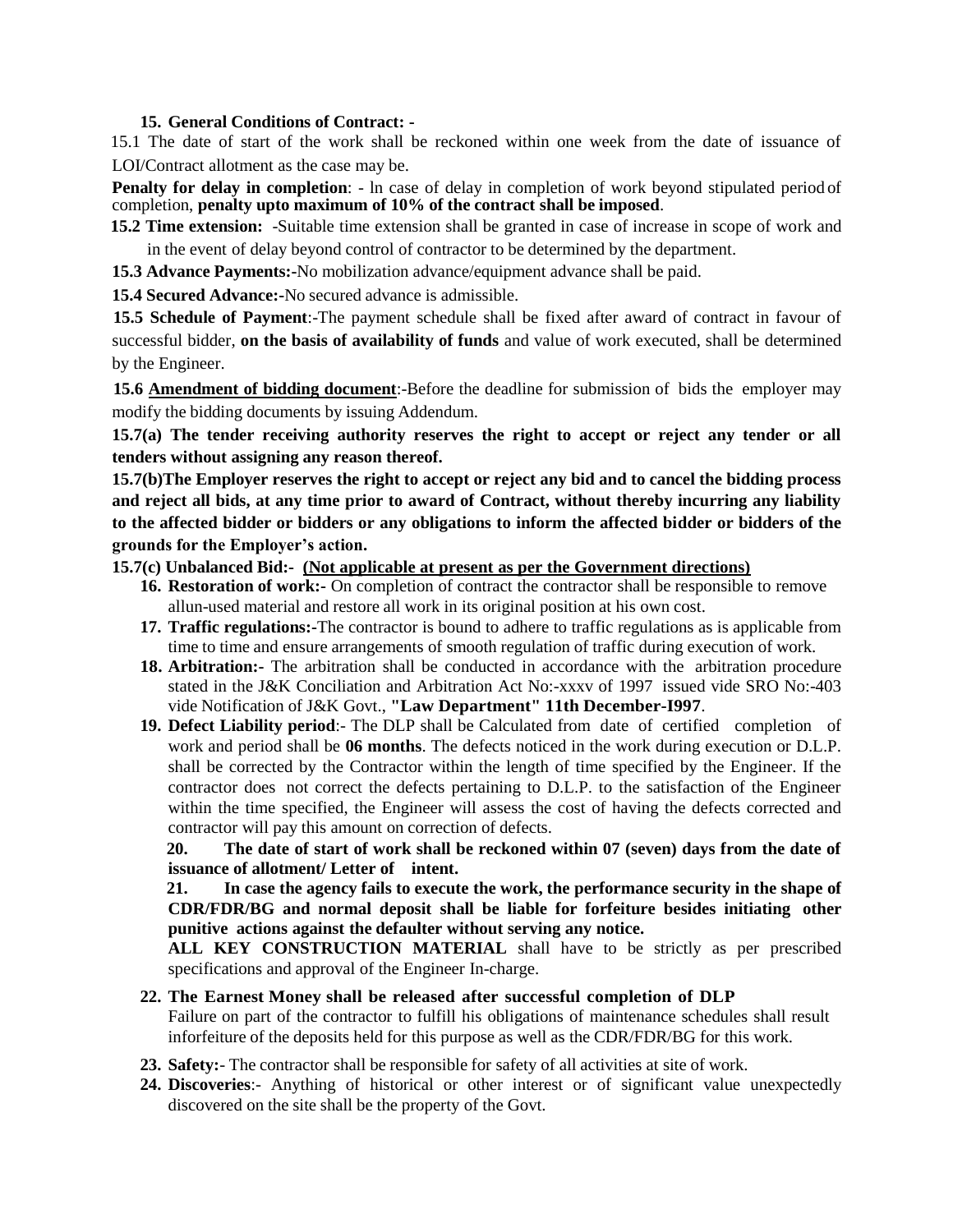- **25. Tests**:-The contractor shall be solely responsible for carrying out the mandatory tests required forthe quality control at his own cost.
- **26. Termination:** The employer may terminate the contract if the contractor causes a fundamental breach of the contract.
- **27. Fundamental breach of contract will include:-**
- a) Continuous stoppage of Work for a period of 30 days without authorization of Engineer incharge.
- b) Contractor is declared bankrupt.
- **c) Any evidence of involvement of contractor in corrupt practices.**
- d) If the contractor indulges in willful disregard of the quality control measures put in place by the department.
- e) Contractor delays the completion of work beyond stipulated time of completion.
- f) **Pursuant to the process of termination of defaulted contract, the employer reserves the right to invite fresh tender for the balance work at the risk and cost of defaulting contractor.**
- g) If in case contractor failed to start /complete the work, within the stipulated time period, his Performance Security shall be forfeited after termination of the contract. Besides, the **Bid Security Declaration shall be enforced and the** defaulting contractor shall be debarred from taking part in tendering of works in R&B Department/other departments for a period of one year.
- **28. Major Labour Laws applicable to establishment engaged in building and other construction Work**:-
- a) Workmen compensation act 1923.
- b) Payment of Gratuity Act 1972.
- c) Employees P.F. and Miscellaneous Provision Act1952.
- d) Maternity Benefits Act 1951.
- e) Contract Labour (Regulation & Abolition) Act1970.
- f) Minimum Wages Act 1948.
- g) Payment of Wages Act 1936.
- h) Equal remuneration Act 1979.
- i) Payment of bonus Act 1965.
- j) Industrial disputes Act 1947.
- k) Industrial employment standing orders Act 1946.
- l) Trade Union Act 1926.
- m) Child Labour (Prohibition & Regulation) Act 1986.
- n) Inter State Migrant workmen's (Regulation of employment & Conditions of service)Act 1979.
- o) The Building and other Construction workers (Regulation of employment and Condition ofservice) Act 1996 and the Census Act of 1996.
- p) Factories Act 1948.
- q) Compliance with Labour Regulation Laws of J&K.
- **29. Specification/Quality Control**:-All items of works shall conform to specifications as per IRC/ MORTH/ NBO/ CPWD/ SSRI Any other prescribed specifications.
- **30. Insurance**:- Insurance cover to Labour *I* Machinery *I* Work *I* Plant material *I* Equipment by the contractor shall be mandatory.
- **31. Laws Governing the Contract: -**The contract shall be governed by Laws of the land.

Court's Jurisdiction:-In case of a disputes/differences between contractor and Department the jurisdiction shall be J&K.

- **32. Time Extension: -**
- a) The work is to be completed within the time limit specified in the NIT and the time of completion will also increase *I* decrease in proportion with additional *I* deleted quantum of work depending upon the actual quantum of work.